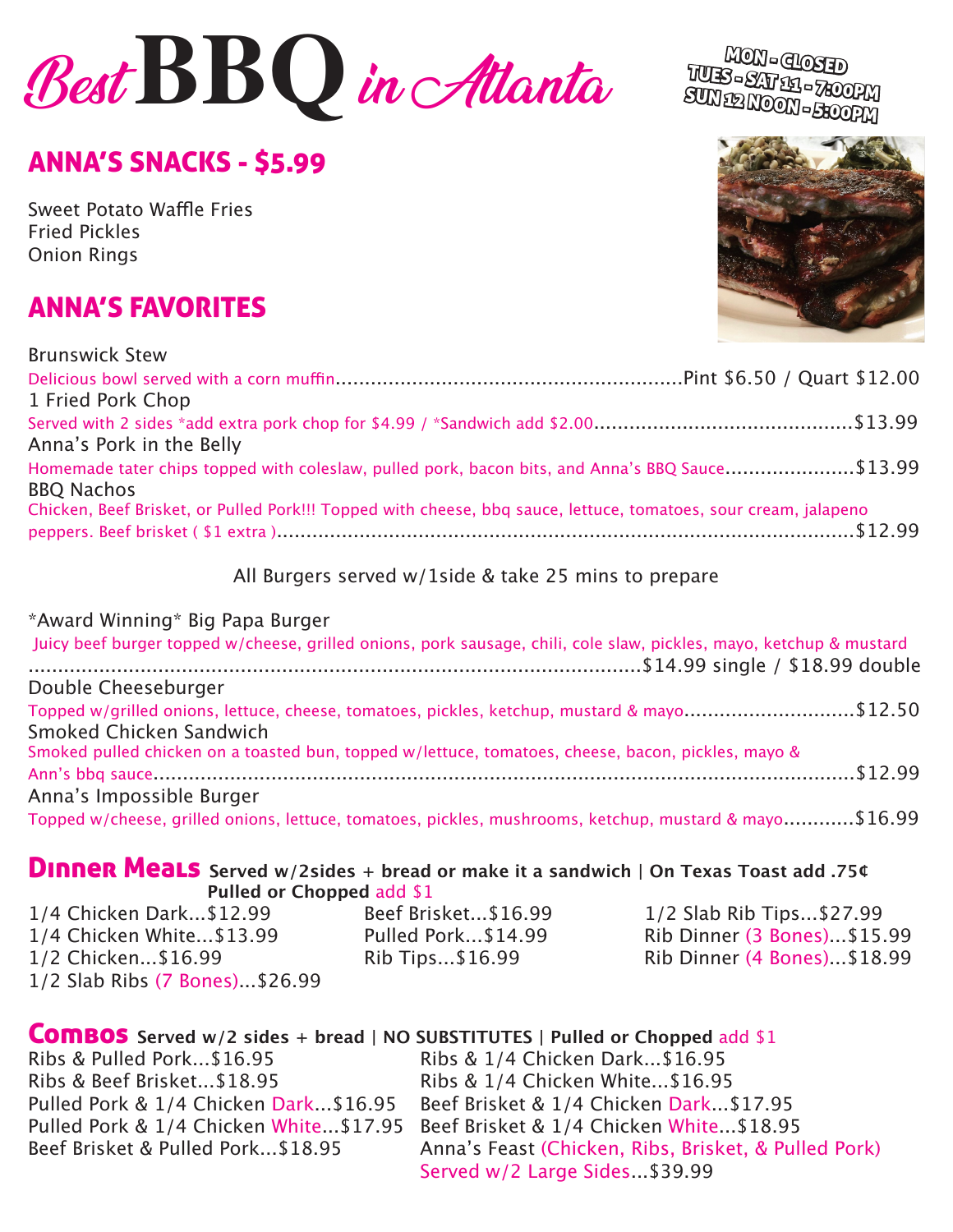### Hot Dogs/Sausages **Add 1 side for \$2.50**

| American Dog\$2.50                                                                                                     | Loaded Dog\$3.75                                                  |
|------------------------------------------------------------------------------------------------------------------------|-------------------------------------------------------------------|
| Topped w/grilled or raw onions, ketchup & mustard                                                                      | Slaw, chili, cheese, mustard & grilled or raw onions              |
| Chili Dog\$3.00                                                                                                        | Chicken Sausage\$7.99                                             |
| Grilled or Raw onions & mustard                                                                                        | Chili, cheese or slaw add .75¢ ea. grilled onions & pepper & .99¢ |
| Slaw Dog\$2.75                                                                                                         | Beef Sausage\$6.99                                                |
| Slaw, grilled or raw onions & mustard                                                                                  | Chili, cheese or slaw add .75¢ ea. grilled onions & pepper & .99¢ |
| Chili Cheese Dog\$3.25                                                                                                 | Pork Sausage\$6.99                                                |
| Chili cheese, grilled or raw onions & mustard<br>Chili Slaw Dog\$3.50s<br>Chili, slaw, mustard & grilled or raw onions | Chili, cheese or slaw add .75¢ ea. grilled onions & pepper & .99¢ |

# **Side Trems** Small \$3.75 | Large \$5.75 | Quarts \$12.75

| <b>Collard Greens</b> | Mac & Cheese        | Baked Beans            | Field Peas  | Yams         |
|-----------------------|---------------------|------------------------|-------------|--------------|
| Cabbage               | <b>French Fries</b> | Cole Slaw              | Green Beans | Potato Salad |
| Lima Beans            | Fried Okra          | Brunswick Stew Add \$1 |             | Corn         |

#### Sandwiches **On Texas Toast add .75¢**

1/4 Chicken Dark-Whole...\$7.99 1/4 Chicken Dark-Pulled or Chopped...\$8.99 1/4 Chicken White-Whole...\$8.99 1/4 Chicken White-Pulled or Chopped...\$9.99 1/2 Chicken White & Dark-Whole...\$11.99 1/2 Chicken White & Dark-Pulled or Chopped...\$12.99 Burger...\$8.99 Beef / \$9.99 Turkey Slawper Burger...\$9.99 Beef / \$10.99 Turkey Pulled Pork Burger Pulled pork sandwich Topped w/cole slaw...\$8.49 Beef Brisket Burger Beef brisket sandwich topped w/cheese & pickles...\$9.99 The Kirkwood Pulled chicken sandwich Topped w/ranch dressing & fried pickles...\$8.49 Rib Tip...\$10.99<br>Rib (3 Bones)...\$9.99 Rib (4 Bones)...\$11.99<br>Pulled Pork...\$7.99 Fried Pork Chop...\$7.99 On Texas Toast<br>Beef Brisket...\$9.99 Grilled Cheese... \$4.00

# **EXTRAS** Add ons<br>1 Rib Bone...\$3.50

Bag of Lays Plain or BBQ...\$1.00 BBQ Sauce Bottle...\$8.00 Texas Toast....75¢<br>Pork Chop Only...\$4.99 Corn Muffin....75¢ Pork Chop Only...\$4.99<br>Slaw 2oz cup....75¢ Slaw 2oz cup....75¢ 1 Smoked Wing...\$2.50 Chili 2oz cup....85¢ 1 BBQ Jerk Wing...\$2.75 Extra Cheese....75¢ 1 Fried Wing...\$2.75 Rainbow Peppers & Onions Red, Orange, Green, Yellow....\$1.50

Onions & Tomatoes...\$1.50<br>BBO Sauce Bottle...\$8.00 Basket of Corn Muffins 6...\$4.00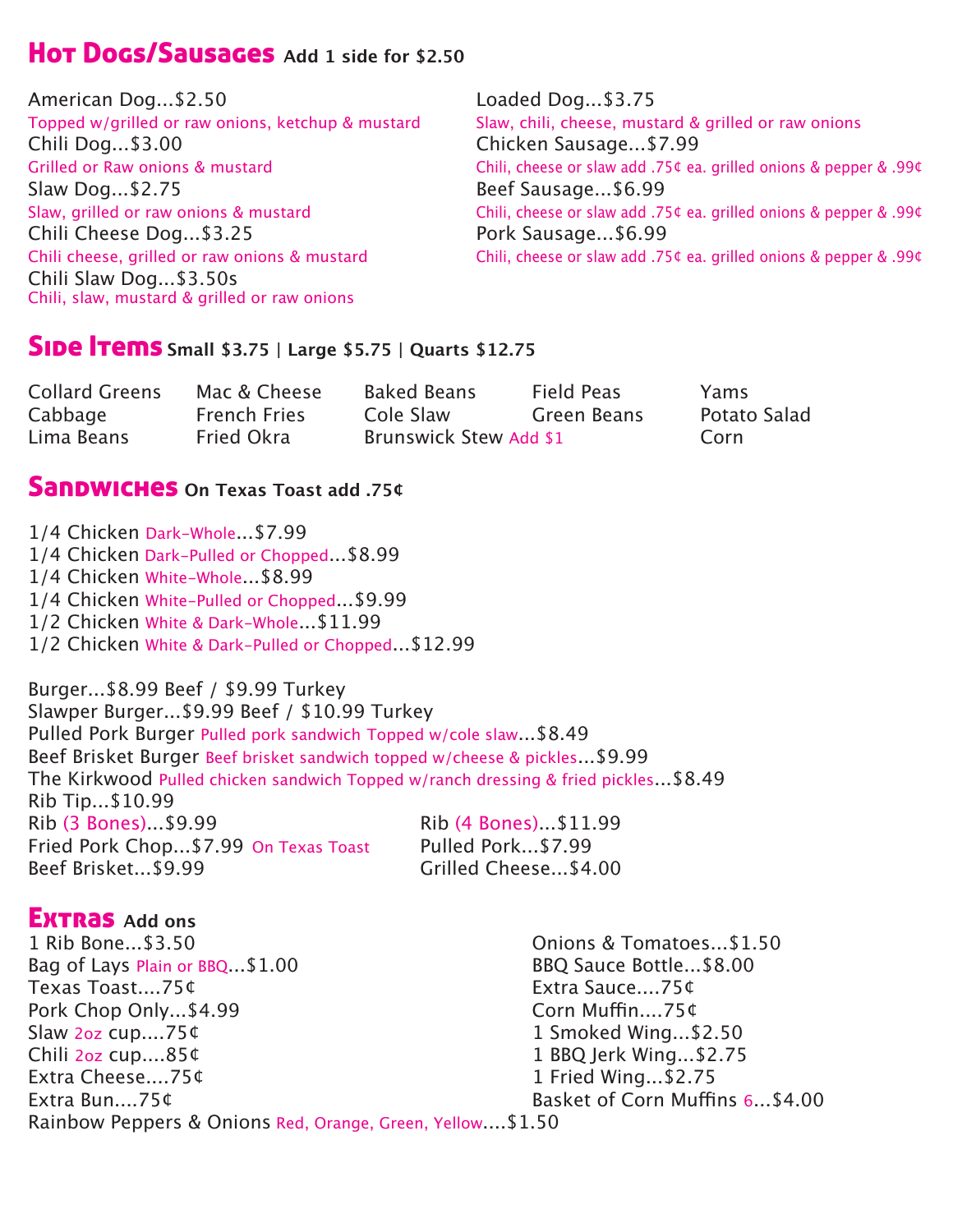# **Veggie Plate** Served w/bread

3 sides...\$8.50 4 sides...\$10.50

# **Mear Lovers Meat Only**

| Pulled Pork 1 <sup>b</sup> \$23.99 | Whole Slab Ribs\$37.99     |
|------------------------------------|----------------------------|
| Beef Brisket 1Ib. \$25.99          | Whole Slab Rib Tips\$39.99 |
| Whole Chicken\$19.49               | 1/2 Slab Ribs\$18.99       |
| 1/2 lb Pulled Pork \$11.99         | 1/2 Slab Rib Tips\$19.99   |
| 1/2 lb Beef Brisket \$12.99        |                            |

# Family Meals

| Pulled Pork 1lb\$31.99   | Whole Slab Rib Tips\$44.99 | Whole Slab Ribs\$42.99 |
|--------------------------|----------------------------|------------------------|
| Beef Brisket 1lb \$33.99 | Whole Chicken\$28.99       |                        |

# Anna's KID's Meal Served w/1side + Bread + Fountain Drink age 10 & under only \$6.75

| Ribs (2 Bones)  | Chicken (Leg or Thigh) | <b>Pulled Pork</b>    | Hot Dog |
|-----------------|------------------------|-----------------------|---------|
| <b>Rib Tips</b> | <b>Beef Brisket</b>    | <b>Grilled Cheese</b> |         |

# **Beverages**

| Gallon of Tea\$8.50  | Canned Drinks\$2.00 | Large Drinks\$4.00    |
|----------------------|---------------------|-----------------------|
| Bottled Water\$3.00  | Medium Drinks\$3.00 | Gallon Lemonade\$8.50 |
| Bottled Drinks\$4.00 |                     |                       |

# **Desserts**

| Pound Cake\$5.00                  | Oreo Cake\$6.00                      |
|-----------------------------------|--------------------------------------|
| Key Lime & Strawberry Cake\$5.00  | Key Lime Cake\$5.00                  |
| Stawberry Crunch Cake \$6.00      | Peach Cobbler \$6.00                 |
| Caramel Cake \$5.00               | Vegan Carmel Cake\$6.00              |
| Old Fashion Chocolate Cake \$5.00 | Blue Velvet Cake \$5.00              |
| Boston Cream Cake\$5.00           | Lemon Cake\$5.00                     |
| Red Velvet Cake w/Nuts \$5.00     | Sweet Potato Cake \$5.00             |
| Yellow Chocolate Cake \$5.00      | Rainbow Cake\$5.00                   |
| Strawberry Cake\$5.00             | Key Lime & Red Velvet Cake\$5.00     |
| Banana Pudding\$6.00              | Sweet Potato Cobbler \$6.00          |
| Vegan Strawberry Cake\$6.00       | Strawberry & Red Velvet w/Nuts\$5.00 |
|                                   |                                      |